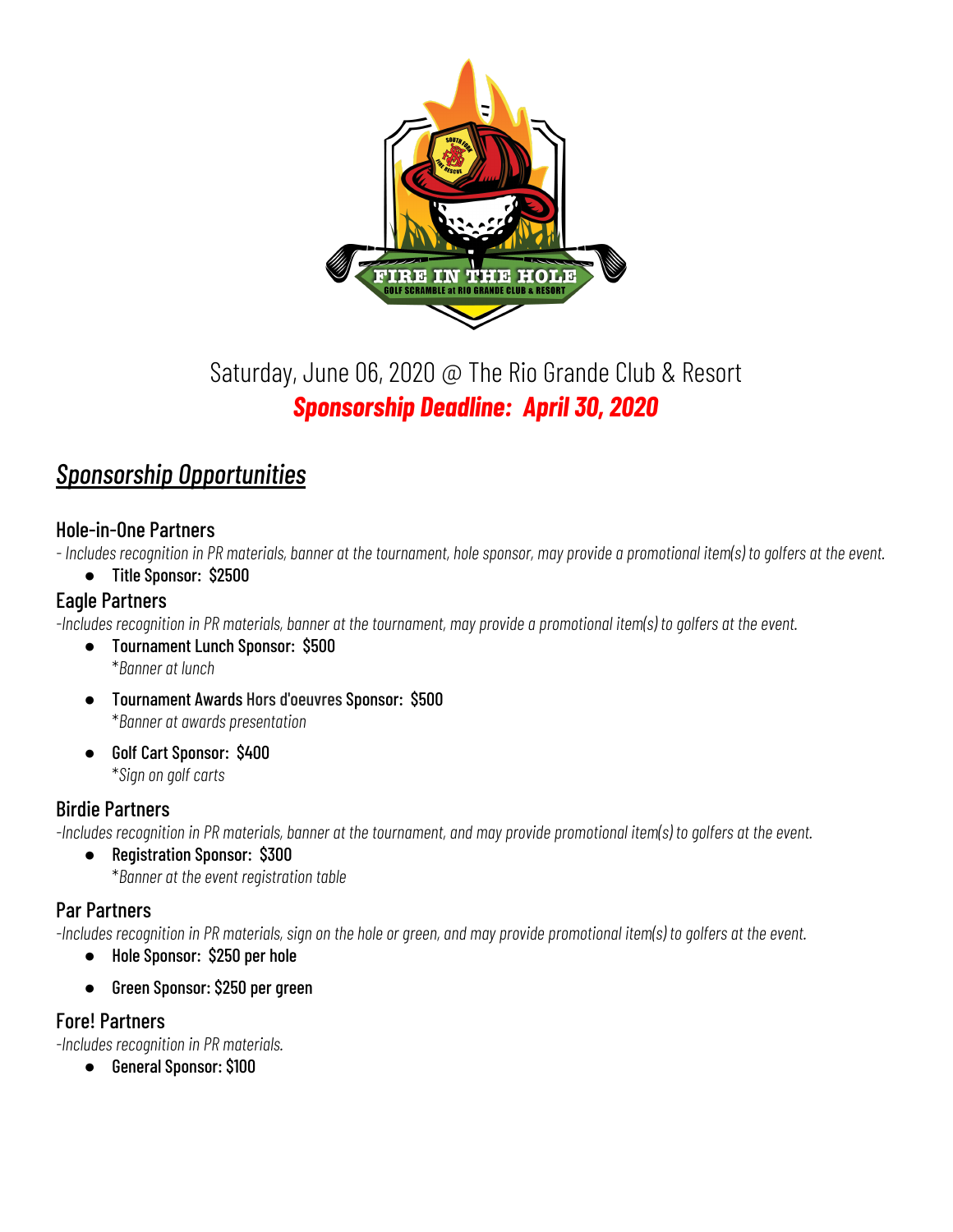

### *Golf Opportunities*

-Includes 18 holes of golf at The Rio Grande Club & Resort, golf cart, catered lunch, hor d'oeuvres and awards ceremony at The Rio *Grande Club & Resort following play.*

- Team Entry: \$360 per team
- Individual Entry: \$90 per person
- Mulligans: 3 mulligans for \$20
- Entry into (2) Hole-In-One Competitions: \$30

### Questions?

If you would like additional information or if you have questions about the "Fire in the Hole" Golf Tournament, please contact Brittany Hathorn at (719) 588-0656 or sffrladiesauxiliary@gmail.com